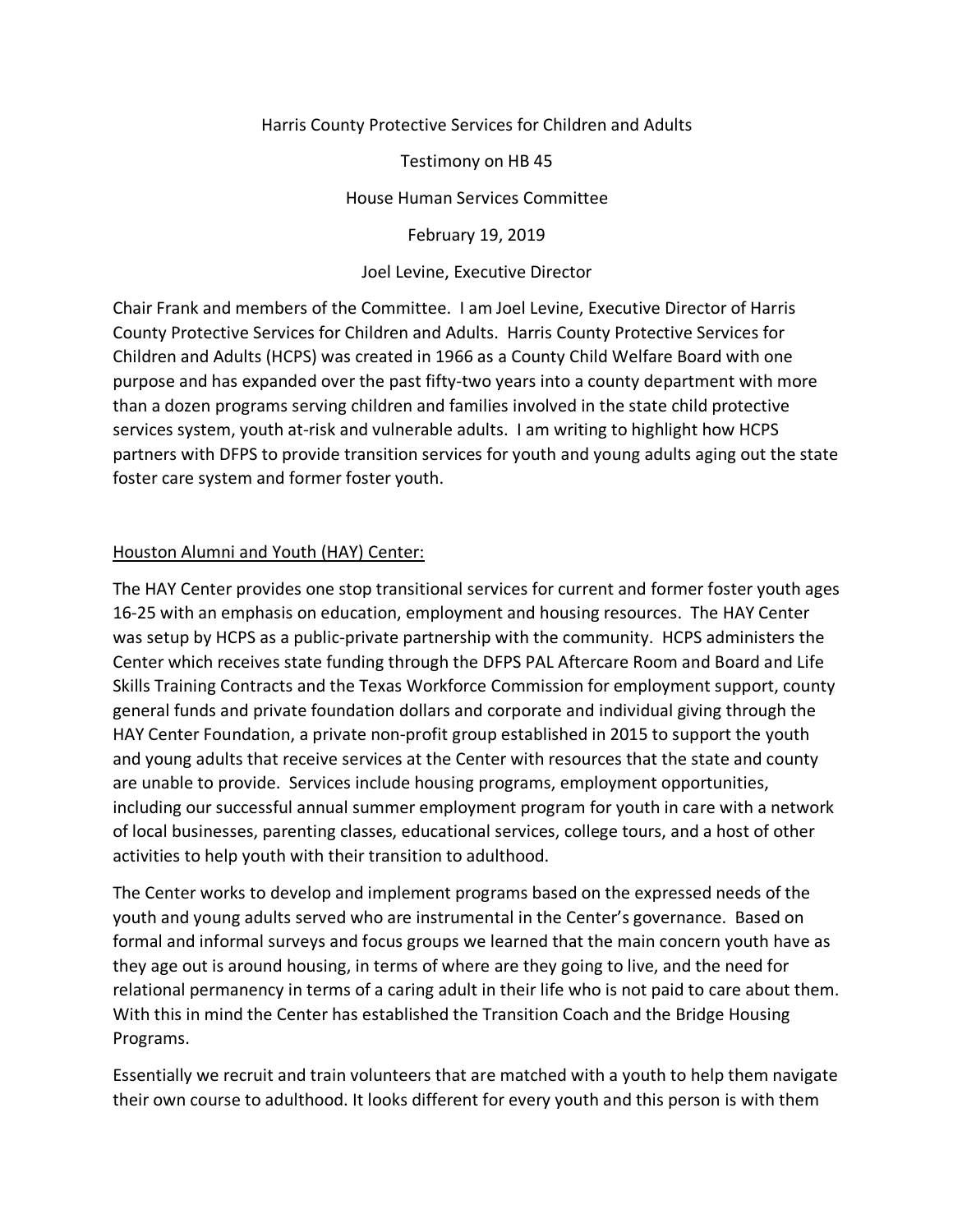along the journey. Whether it's applying for college, finding a job, finding an apartment or figuring out healthy lifestyles. The coach is there for them. We have plenty of success stories and we have an evaluation underway with the University of Houston Graduate College Of Social Work.

The staff at the HAY Center report that foster youth that participate in life skills classes and other services at the Center while still in care live with anxiety and uncertainty about where they will live after exiting care. To address this issue the HAY Center Foundation provided initial funding to start a bridge housing program at a local apartment complex in December of 2017. The Center will lease up to 25 apartment units and one additional apartment for the office for the case manager and group meetings and events. This program is innovative because it does not have a lot of the requirements that restrict residents – it's more accommodating for youth we serve.

The development of a comprehensive continuum of housing and supports designed to guide youth aging out of care in the achievement of their educational and occupational goals, while developing a system of natural supports in the community is needed. The Bridge Housing Program followed by support through Housing vouchers through a collaboration with the Houston Housing Authority can address the middle and back end of the Housing continuum for youth aging out. However, there are many youth, such as those aging out of RTC's, who need more structure and support than moving immediately to their own apartment in a private complex can provide. What is missing is the front end of this continuum. More dedicated resources to prepare youth for housing while still in care could include a start followed by a structured SRO or similar facility with intensive on site twenty-four hour wrap around support.

The HAY Center is an example of the partnership between DFPS and HCPS to meet the needs of children, youth and families in Harris County. The partnership has enabled the state and county to facilitate collaborative problem-solving and promote resource development from county, state, city, and private sources.

What's happening in Harris Co is true public/private partnership and I hope that other counties will see the value of local collaboration and investment. And, we hope that the State recognizes the need for ongoing support which will further innovative programs, incorporation of best practices and more partnerships.

Thank you for your focus on transition age youth.

Joel Levine Executive Director Harris County Protective Services for Children and Adults 2525 Murworth